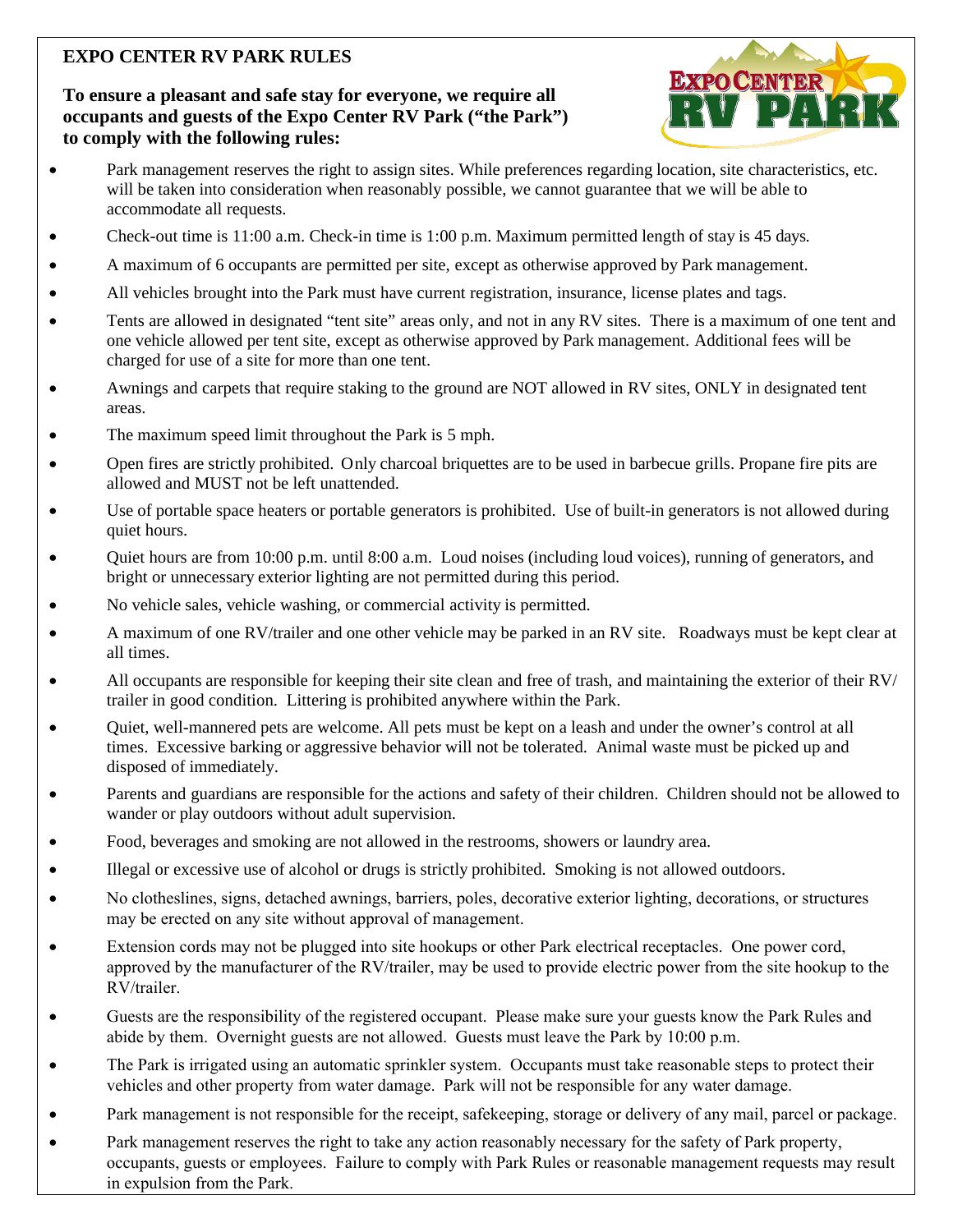#### **CANCELLATION POLICY:**

### *Please call our office for cancellations: (541) 585-1569*

If you cancel one or more reserved nights more than 30 days prior to your arrival date, you will be charged a \$15.00 transaction fee.

If you cancel one or more reserved night(s) within 30 days of your arrival date, you will be charged \$35 for one of the canceled nights.

If you cancel one or more reserved nights within 48 hours prior to your arrival date, you will be charged the full cost of the canceled night(s).

Only the Registered Occupant may cancel or change a reservation.

## **CONDITIONS OF OCCUPANCY**

In return for my use and occupancy of the Expo Center RV Park located at the Deschutes County Fair & Expo Center ("the Park"), I agree as follows:

BookYourSite Reservation Form: All information contained in this form is accurate. I have read and agree to Cancellation Policy. If I am paying by credit card, I authorize the Expo Center RV Park to charge my credit card for future additional charges, i.e. reservation extensions, cancellation fees, point of sale items, etc.

Park Rules: I have read, and agree to abide by, the Expo Center RV Park Rules posted on the Park website, and/or provided to me in writing upon checking in.

Damages: If any Park property is damaged or destroyed by me, another occupant of my site, or any guest that I invite or allow into the Park, I agree to be responsible for the reasonable costs of repairing or replacing such property.

Vehicle Registration and Insurance: I understand and agree that I am required to have current registration, insurance, license plates and tags for all vehicles I bring into the Park. I agree that I am not permitted to bring a vehicle into the Park or keep a vehicle in the Park that does not meet these requirements.

Indemnification/ Release of Liability: I hereby agree to defend, indemnify, release and hold harmless Deschutes County, the Expo Center RV Park located at the Deschutes County Fair & Expo Center, and each of their former, current and future departments, employees, agents, and representatives, from any claim, demand, judgment, expense (including attorney fees) or other liability (including, without limitation, any claim for personal injury, death or property damage) whether brought by me or a third party, that is directly or indirectly related to my use or occupancy of the Park, except as may be caused by the gross negligence or intentional acts of Deschutes County.

Occupancy Purpose: I hereby certify I am renting space for vacation purposes only. I understand the Expo Center RV Park may not be used as my primary residence. I further understand that Park Management reserves the right to request proof of my primary residence.

> Please call our office with any questions: (541) 585-1569. **Thank you and we wish you a wonderful stay in the Heart of Central Oregon!**